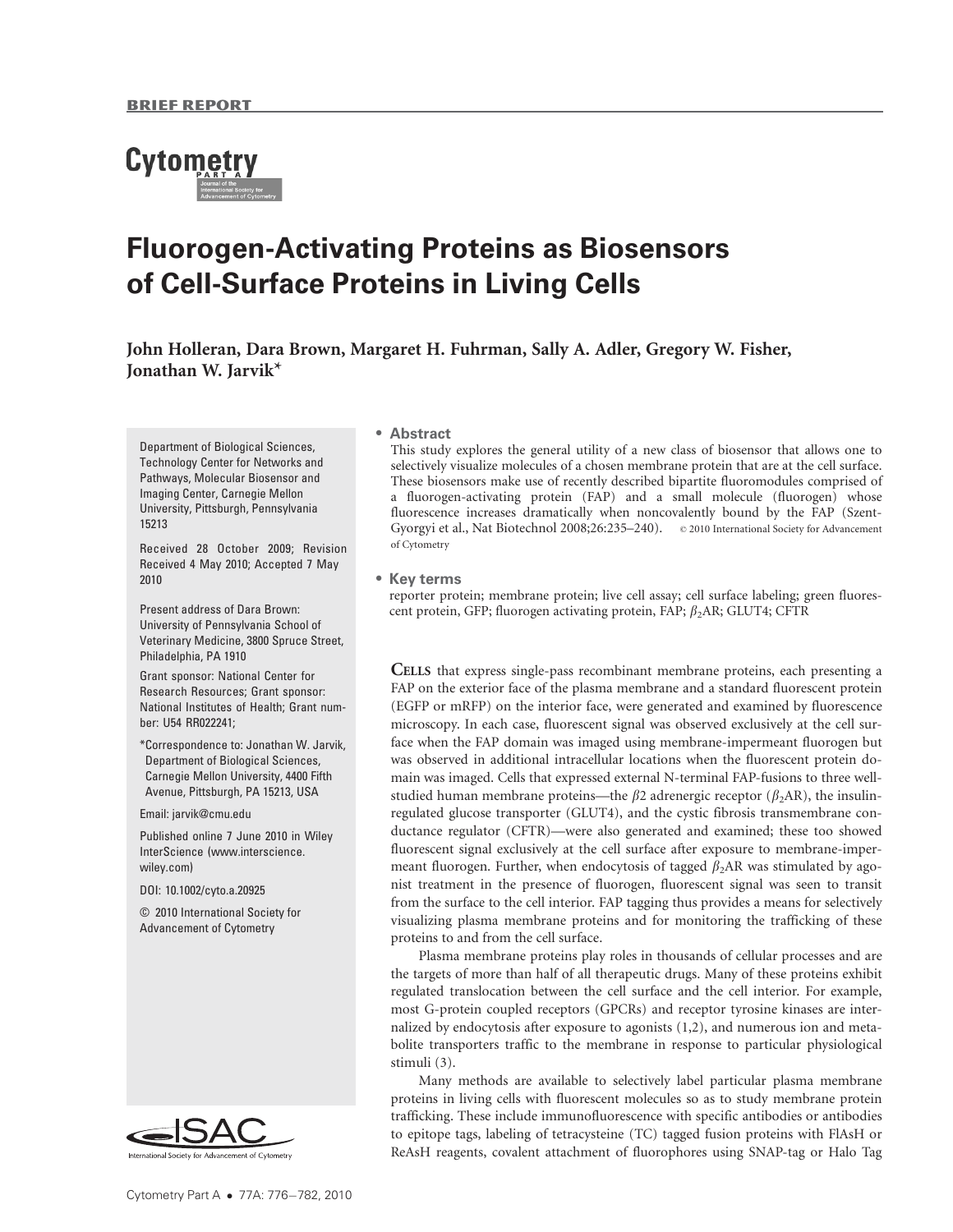

Table 1. Properties of FAPs and fluorogens

Fluorogens are derivatives of malachite green (MG) or thiazole orange (TO), FAPs are comprised of hypervariable heavy (H) and light chains (C) joined by a flexible linker. All information taken from (13).

fusions, biotinylation of acceptor tagged proteins using purified biotin ligase, and labeling acyl carrier proteins with phosphopantetheine transferases (ACP-PPTase) (4–12). Although these approaches are valuable for studies of many kinds, all are limited by the fact that they require multiple wash steps and reagents. The aim of the studies reported here was to explore the experimental utility of a new approach that enables fluorescent labeling of proteins by the addition of a single soluble reagent, with no subsequent wash or separation steps.

Our approach uses the genetically encoded biosensor system recently described by Szent Gyorgyi et al. (13). In this system, fluorescent signal depends on the interaction between a reporter polypeptide and a small molecule (the fluorogen) that is only fluorescent when bound to the reporter. These polypeptides, which were selected from a library of single chain antibodies (scFv's) and improved by directed evolution, were given the name FAPs, for fluorogen activating proteins. The FAP system consists of a genetically encoded FAP and chemical label, the fluorogen. Each FAP has specificity to a particular fluorogen. The HL4-MG FAP is capable of activating malachite green fluorogens, cell impermeable MG-11P, and cell permeable MG-ester. HL1.1-TO1 activates the cell impermeable thiazole orange fluorogen, TO1-2P (Table 1).

When fused to an extracellular terminus or loop of a plasma membrane protein and visualized using membraneimpermeant fluorogen, FAP reporters provide an opportunity to selectively observe only those protein molecules that are present in the plasma membrane, with molecules elsewhere in the cell remaining dark because they cannot contact the fluorogen.

The recombinant constructs described by Szent Gyorgyi et al. were not fusions to full-length natural proteins; rather they consisted of a FAP moiety anchored at the cell surface by a minimal transmembrane domain. In the experiments reported here, a number of complete proteins with FAPs at their extracellular N-termini were expressed in mammalian cells. Some of these proteins were EGFP or mRFP reporters linked to the FAP by a single transmembrane domain; others were well-characterized multipass plasma membrane proteins. To demonstrate the utility of FAP tags, we studied FAP fusion proteins with relevance to human diseases, GLUT4, CFTR and  $\beta_2$ AR. FAP-tagged membrane proteins were visualized selectively at the cell surface using cell impermeable fluorogens, or throughout the endomembrane system using a cell permeable fluorogen. Further, the utility of FAP-tagging for monitoring dynamic processes such as membrane protein trafficking was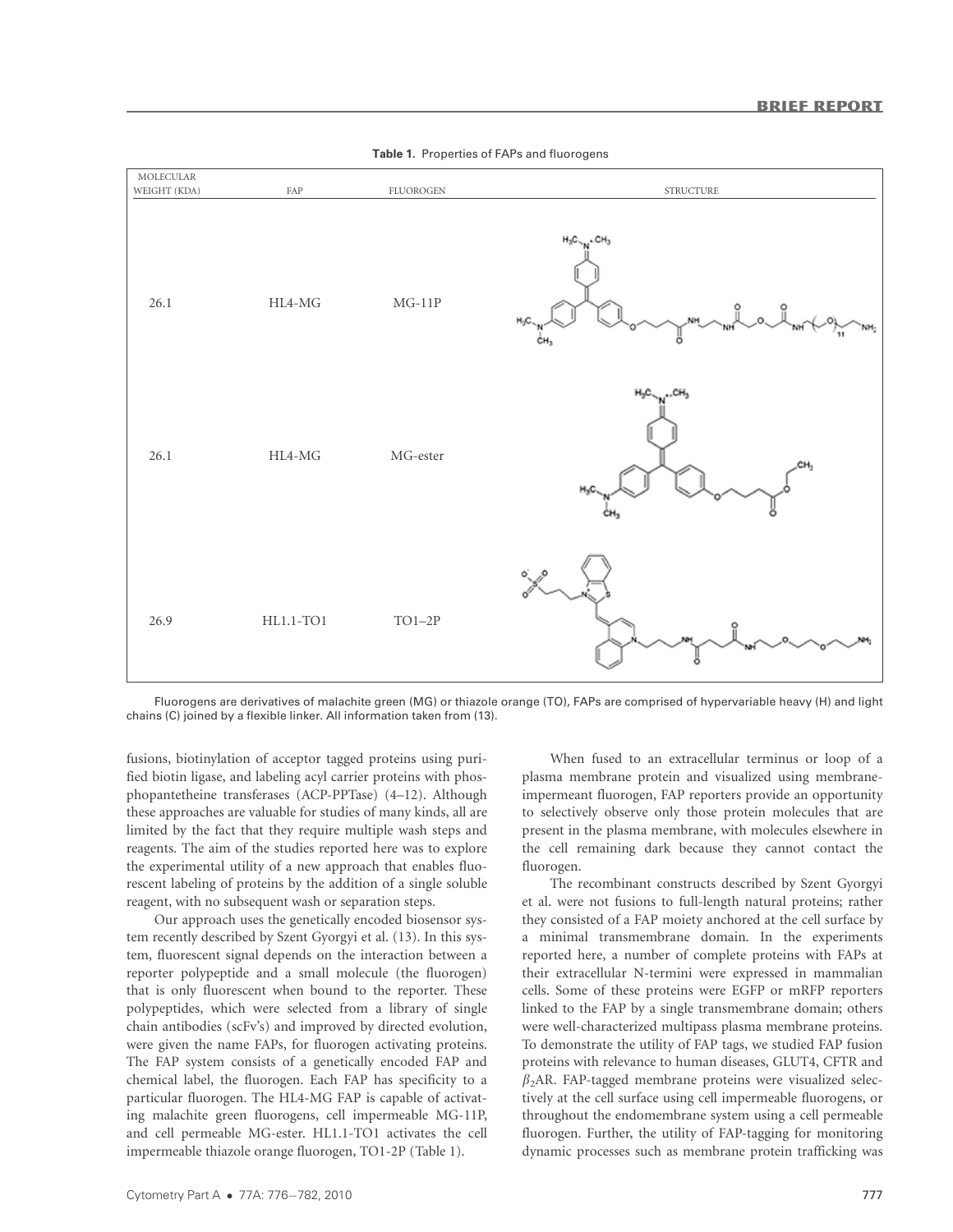demonstrated by the observation of agonist stimulated internalization of tagged  $\beta_2$ AR.

#### MATERIALS AND METHODS

#### **Reagents**

(2)-Isoproterenol(1)bitartrate and DL-Propranolol HCL were from Sigma–Aldrich (St. Louis, MO). Cellstripper was purchased from Mediatech (Manassas, VA).

#### Plasmids and Retroviral Vectors

Expression vector pDisplaySacLac2 was constructed as follows. The SacB gene was PCR-amplified from the vector pDNR-1r (Clontech, Mountain View CA) using primers TATATAGGCCCAGCCGGCCCCACATATACCTGCCGTTCAC and TATATAGGCCCCTGCGGCCACGTCAATGCCAATAGGA TATCG. The amplicon was cut with SfiI and cloned into SfiIdigested pDisplayBlue (13) to produce pDisplaySac. Primers AGAGGATCTGAATGCTGTGG and CTCGAGCTAACGCCAC CTGCTGGCATCGTCCAGGCTGTGGACGTGGCTTCTTCTG CCAA were used to generate an amplicon from a pDisplayBlue template that contained the PDGFR transmembrane-domain; the amplicon was cut with BsmI and XhoI and ligated into BsmI/XhoI-digested pDisplaySac. The resulting construct was digested with PflMI. Primers CCACAGCCTGGGTTAGCTC ACTCATTAGGCA and CCACCTGCTGGCTAACGCCAGTTT GAGGGGACGACGA were used to generate an amplicon from a pDisplayBlue template that contained the lacZa-complementing fragment, and PflMI-digested amplicon was ligated into the construct to create pDisplaySacLac2.

Retroviral expression vector pBabeSacLac2 was constructed as follows. pBabe-puro-H-Ras-V12 (Addgene, Cambridge MA), which carries an SfiI site upstream of the puromycin resistance gene, was linearized with SfiI, treated with T4 polymerase to create blunt ends, and self-ligated to create a derivative without an SfiI site. This plasmid was digested with BamHI and SalI to produce a recipient fragment. pDisplaySacLac2 was digested with BamHI and XhoI, and a 650bp Bam-HII/XhoI fragment was recovered and ligated into the recipient fragment to produce pBabeSacLac2.

#### Generation of Vector Inserts

SfiI sites were added to the ends of open reading frames by PCR. 5' primers added the 13-nt sequence GGCCCAGCCGGCC to the extreme  $5'$  end of the open reading frame (ORF), and  $3'$ primers added the 13-nt sequence GGCCGCAGGGGCC to the extreme 3' end of the ORF. Amplicons were cloned into the vectors pCR2.1-TOPO or pCR-Blunt II-TOPO (Invitrogen, Carlsbad CA), sequenced to confirm that no mutations were introduced during amplification, and removed from the vector by SfiI digestion. Molecules were generated in this way for six ORFs: EGFP (template: pStealth, (11)), mRFP (template: pACT-mRFP-Mem, gift of Dr. Y. Saeki, Ohio State University), HL1.1-TO1 (template: pNL6-HL1.1-TO19 (13)), HL4-MG [template pNL6- HL4-MG, (13)], human GLUT4 (template: cDNA clone 726246, Open Biosystems, Huntsville AL), and human CFTR (template: pcDNA3.1 CFTR, gift of Dr. R.Frizzell, University of Pittsburgh.

These two amplicons also included the template stop codon; in the other cases a stop codon was not included. A seventh fragment containing a complete ORF and stop codon from the ADRB2 gene, encoding the  $\beta_2$ AR receptor (template: fosmid WI2-2202O9/G248P86156H5, BACPAC Resources Center, Oakland CA), was prepared in an equivalent manner but with the sequence flanked by BsmI sites.

#### Cell Lines

NIH 3T3 cells were obtained from the American Type Culture Collection (Manassas, VA). C2C12 cells were the gift of Dr. Campbell, Carnegie Mellon University. HEK 293 cells were the gift of Dr. Frizzell, University of Pittsburgh School of Medicine.

#### **Transfection**

Transfections were performed using Mirus TransIT<sup>®</sup>-LT1 Transfection Reagent (Mirus, Madison WI) and pDisplaySacLac (1) vectors. For 35 mm dishes: DNA (2.5  $\mu$ L, concentration of 1  $\mu$ g/mL) was added to 7.5  $\mu$ L TransIT<sup>®</sup>-LT1 in 250  $\mu$ L of DMEM. Transfection complexes were allowed to form for 30 min and subsequently added to cells grown in antibiotic free DMEM with 10% calf serum. Transfection complexes were removed and medium changed after 24 h. After 2 or more weeks of growth, stable transfectants were obtained by FACS as described previously (13).

#### **Transduction**

Transducing particles for pBabeSacLac2 constructs were generated using the Phoenix Ecotropic Packaging System (Nolan laboratory, Stanford University). Phoenix-Ecotropic cells were plated at  $1.3 \times 10^6$  cells/75 cm (1) flask in DMEM with calf serum without antibiotics. pBabeSacLac2 DNA was transfected as described above scaled to surface area. After 24 h, transfection complexes were removed and replaced with 8 mL of DMEM with calf serum and incubated for 48 h at 32 $^{\circ}$ C/ 5% CO2. Medium was removed and filtered through Millex-HV 0.45  $\mu$ m syringe filter and flash frozen in liquid nitrogen. Recipient cells were plated at  $2 \times 10^5$  cells/35 mm dish 24 h before transduction. Cells were infected by adding viral supernatant and  $6 \mu g/mL$  of hexadimethrine bromide and incubated for 24 h at  $32^{\circ}$ C/5% CO<sub>2</sub>. Cells were replated in 75 cm (1) flasks and screened for expression 48 h later.

#### Fluorescence Microscopy

Cells were grown in DMEM plus 10% calf serum in 23 mm glass-bottom dishes (Mattek, part no p35G-1.5-14-C) and imaged with Carl Zeiss LSM 510 Meta/ UV DuoScan Inverted Spectral Confocal Microscope at  $63\times$  objective magnification. For cells expressing FAP HL1.1-TO1, 40 nM TO1- 2P, a membrane-impermeant fluorogen, was added  $\sim$ 5 min before imaging. For cells expressing HL4-MG, 40 nM MG-11P, a membrane-impermeant fluorogen, or 40 nM MG-ester, a membrane-permeant fluorogen, were added  $\sim$ 10 min before imaging. Times (5 min and 10 min) were shown in pilot experiments to be sufficient to reach saturation with regard to signal intensity and location. Excitation and emission wave-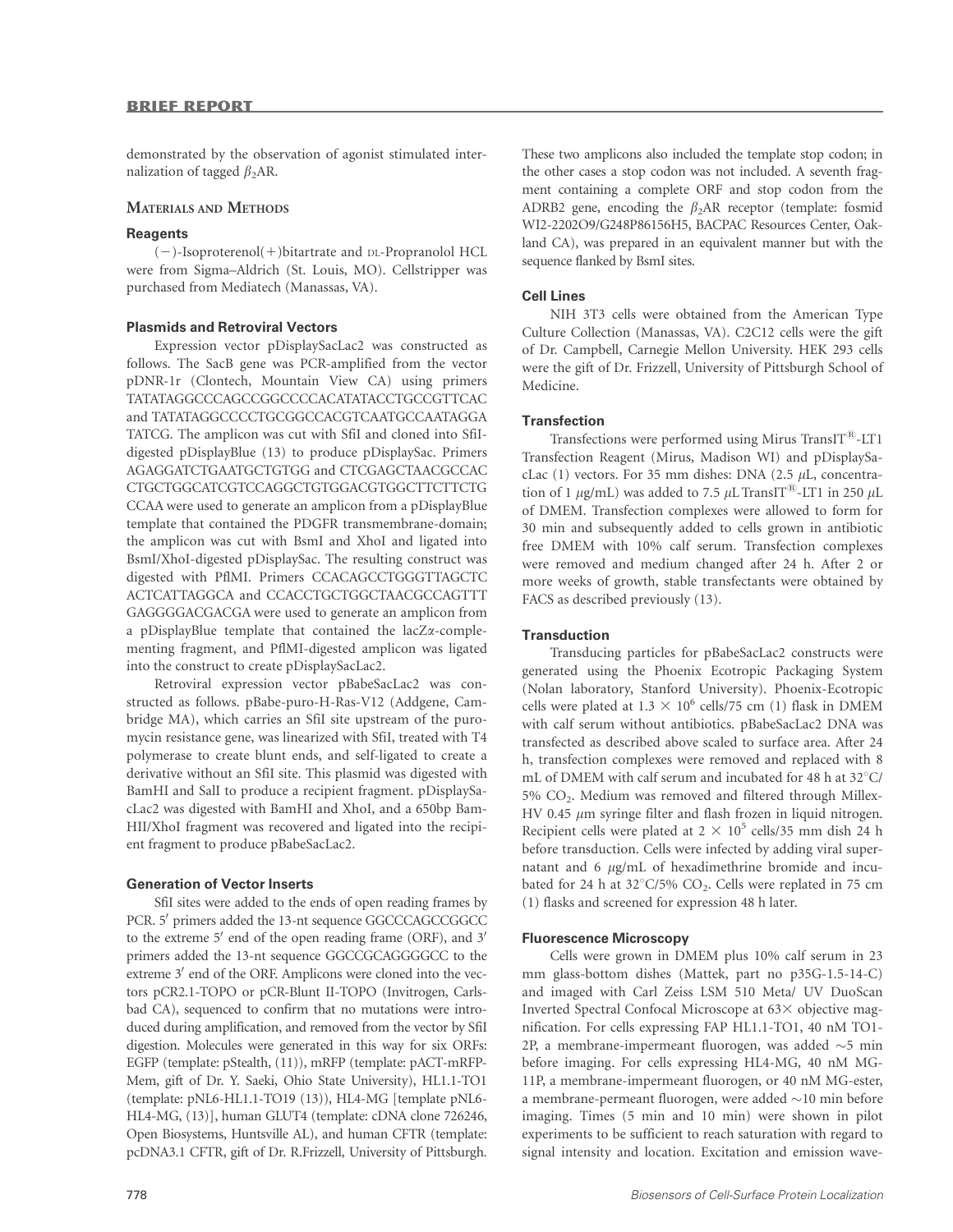

Figure 1. Schematic representation of the expression unit in the pDisplaySacLac2 and pBabeSacLac2 vectors. From 5' to 3', the unit begins at ATG start codon followed by the murine Ig<sub>K</sub> leader sequence and an HA epitope tag. Next, is the bacterial selection marker SacB flanked by SfiI restriction sites, followed by a c-Myc epitope. This is followed by a membrane spanning segment derived from the human PDGFR gene, and then a LacZa gene flanked by PflmI restriction sites.

lengths were 488 nm and 505–550 nm for EGFP, 561 nm and 575–615 nm for mRFP, 488 nm and 505–550 nm for HL1.1- TO1, and 633 nm and LP 650 nm for HL4-MG. Illumination intensity and detector gain settings on the microscope were held constant for all observations.

#### $\beta_2$ AR Internalization

Imaging was performed using an Olympus IX50 microscope equipped with a spinning disk confocal imaging system (Solamere Technology Group, Salt Lake City, UT). For TO1- 2P, excitation was a 488 Argon laser and a 500 nm long pass filter for emission (HQ500LP; Chroma Technologies). NIH 3T3 cells expressing HL1.1-TO1-  $\beta_2$ AR were incubated in the presence of 100 nM TO1-2P and stimulated with 10  $\mu$ M isoproterenol or untreated (control) for 40 min, followed by confocal image acquisition at  $37^{\circ}$ C with 10% CO<sub>2</sub>.

#### RESULTS

# Expression of Membrane-Spanning ''Dumbbell'' Proteins with FAP and FP Domains

To facilitate the expression of membrane-associated proteins carrying FAP or fluorescent protein domains, we constructed two new expression vectors, the plasmid vector pDisplaySacLac2 and the retroviral vector pBabeSacLac2. In pDisplaySacLac2 transgene expression is driven by the CMV immediate early promoter. In pBabeSacLac2 expression is driven by the MMLV LTR promoter.

Both vectors express a translation unit that includes (from  $5'$  to  $3'$ ) a leader sequence derived from a murine Ig $\kappa$ gene, an HA epitope, a SacB stuffer flanked by SfiI restriction sites, a c-Myc epitope, a BsmI restriction site, a transmembrane domain derived from the human platelet derived growth factor receptor B gene (PDGFRB), and a LacZa stuffer flanked by PflMI restriction sites. Cleavage of the vector with SfiI or PflMI releases the respective stuffer sequences and leaves the same noncomplementary  $3'$  three-base overhangs. Thus, if one prepares an ORF of interest with appropriate 3-base overhangs, it can be readily cloned between either the SfiI or the PflMI sites in a directed fashion (14). A schematic view of the relevant translation unit in the vectors is shown in Figure 1.

ORFs encoding the FAP's HL1.1-TO1 and HL4-MG (Table 1) or the fluorescent proteins EGFP or mRFP were cloned between the SfiI or PflMI sites in pDisplaySacLac2 or

pBabeSacLac2 to give ''dumbbell'' constructs that express recombinant single-pass transmembrane proteins with their N-terminal domains outside the cell and their C-terminal domains inside. NIH 3T3 cells that stably express the constructs were isolated and examined by fluorescence microscopy after fluorogen addition, if appropriate.

Images of cells expressing three different dumbbell proteins are shown in Figure 2. When visualized with membrane-impermeant fluorogens (Table 1), both the FAP-mRFP and FAP-EGFP dumbbells showed signal exclusively at the cell surface (Figs. 2A and 2F). RFP and GFP signal was also present at the cell surface, but in marked contrast to the FAP patterns, much of the signal came from inside the cell. Extensive internal signal was also observed for cells expressing the HL4-MG-EGFP dumbbell that were incubated with membrane-permeant fluorogen (Fig. 2J).

## Expression of Human Membrane Proteins with N-Terminal FAP-Tags

Beta2 adrenergic receptor.. The human  $\beta$ -2 adrenergic receptor ( $\beta_2$ AR, encoded by the gene ADRB2) is a GPCR with an extracellular N-terminus, seven transmembrane domains, and a cytoplasmic C-terminus.  $\beta_2$ AR responds to the hormones epinephrine and norepinephrine as well as a large number of known agonists and antagonists, including several important drugs used to treat asthma and other respiratory conditions (15). To create vectors that express  $\beta_2$ AR with FAP or FP domains at their N-termini, an ORF encoding human  $\beta_2$ AR was ligated into the BsmI site of pBabeSacLac2, and ORFs encoding HL1.1-TO1, HL4-MG, or EGFP were ligated between the SfiI sites in place of the SacB stuffer.

Fluorescence micrographs of cells expressing  $\beta_2$ AR fusion proteins are shown in Figure 3. When imaged after exposure to nonpermeant fluorogen, HL4-MG- $\beta_2$ AR cells showed signal exclusively at the cell surface (Fig. 3A). In contrast, cells expressing HL4-MG- $\beta_2$ AR that were exposed to membranepermeant fluorogen (Fig. 3B), and cells expressing EGFP- $\beta_2$ AR protein, (Fig. 3C) showed extensive internal signal as well as surface labeling.

Glucose transporter 4. Human glucose transporter 4 (GLUT4, encoded by the SLC2A4 gene) is a type II 12-pass transmembrane protein. GLUT4 is the primary insulin-respon-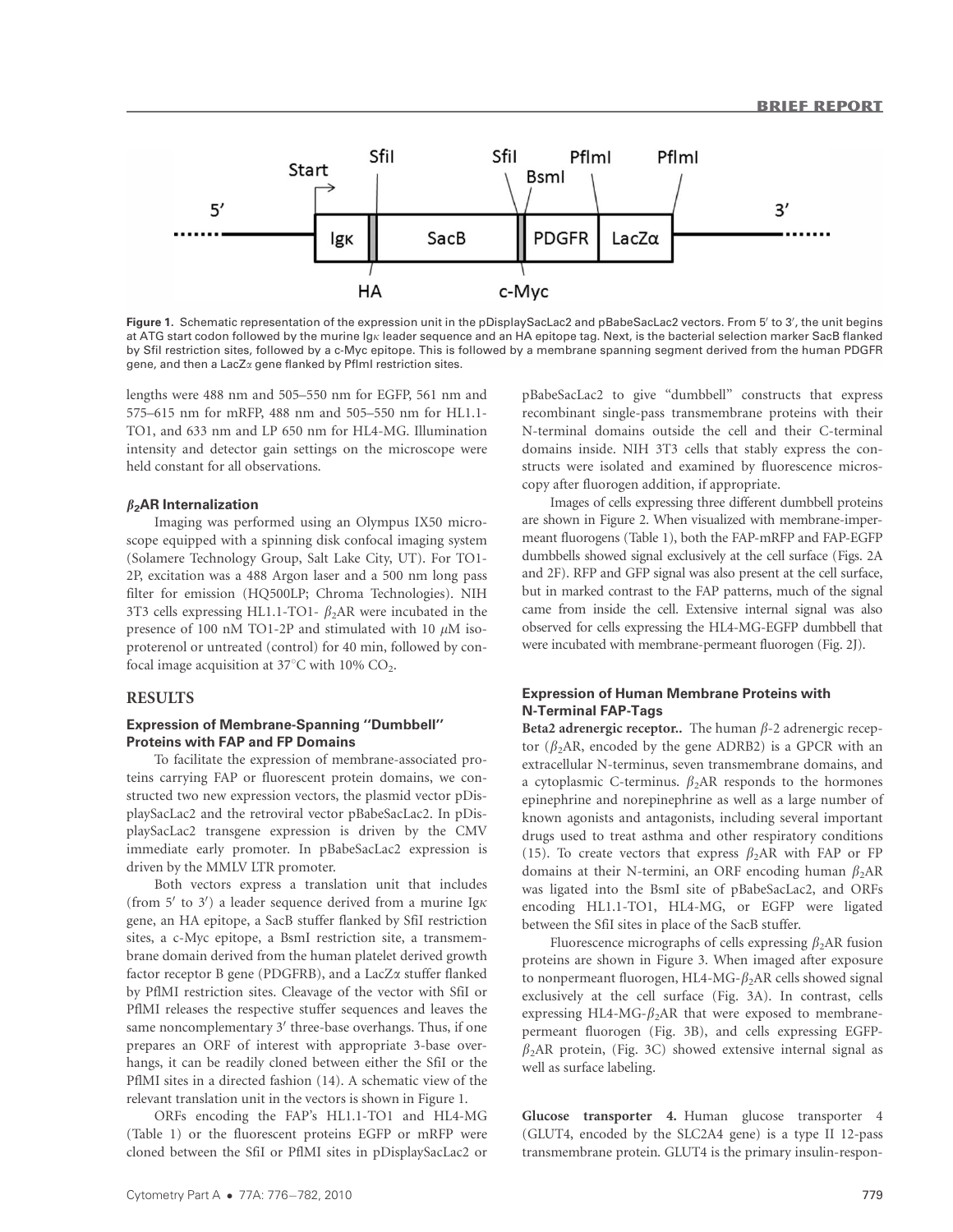

Figure 2. Fluorescence images of dumbbell constructs in NIH 3T3 cells. The left column shows representations of the topology of each fusion protein with respect to the plasma membrane, where top is extracellular and bottom is intracellular. The next three columns show green, red, and merge fluorescence channels. The last column shows histograms generated from the fluorescence images by plotting the pixel intensity across a specified region (indicated by the white line). Image analysis was performed using the Image J software by specifying a linear region of interest and using the plot profile operation. Panels (A-H) are FAP-FP expressing cells in the presence of impermeable fluorogen. Cell permeable fluorogen labeling of FAP-FP cells are shown in panels  $I-L$ . Scale bars represent 10  $\mu$ m.

sive glucose transporter in muscle and fat cells and plays a central role in the pathology of Type 1 and Type 2 diabetes (16).

To create vectors that express recombinant GLUT4 with extracellular N-terminal FAP or FP domains, an ORF encoding mature human GLUT4 was ligated between the PflMI sites of pBabeSacLac2, and ORFs encoding HL1.1-TO1, HL4-MG, or EGFP were ligated between the SfiI sites. The proteins expressed from these recombinant genes were expected to have 13 transmembrane domains with the FAP or FP exposed extracellularly.

Fluorescence micrographs of C2C12 cells expressing GLUT4 constructs are shown in Figure 3. When imaged after exposure to nonpermeant fluorogen, FAP-GLUT4 cells showed signal exclusively at the cell surface (Fig. 3D). And, as with the  $\beta_2$ AR expressing cells, FAP-GLUT4 expressing cells exposed to membranepermeant fluorogen (Fig. 3E), and EGFP-GLUT4 cells (Fig. 3F), showed extensive internal signal as well as surface labeling.

Cystic fibrosis transmembrane conductance regulator. The cystic fibrosis transmembrane conductance regulator (encoded by the CFTR gene) is a type II 12-pass membrane protein of the ABC transporter class. Mutations in CFTR are responsible for the human genetic disease, cystic fibrosis (17).

To create vectors that express CFTR with extracellular FAP or FP domains at their N-termini, an ORF encoding mature human CFTR was ligated between the PflMI sites of pBabeSacLac2, and ORFs encoding HL1.1-TO1, HL4-MG, or EGFP were ligated between the SfiI sites. These vector constructs were expected to express proteins with topologies identical to those of the GLUT4 constructs.

Fluorescence micrographs of HEK 293 cells expressing FAP or EGFP CFTR constructs are shown in Figure 3. When imaged after exposure to nonpermeant fluorogen, the FAP construct showed signal exclusively at the cell surface (Fig. 3G). And, as with the  $\beta_2$ AR and GLUT4 expressing cells, FAP-CFTR expressing cells exposed to membrane-permeant fluorogen (Fig. 3H) showed internal signal as well as surface labeling, just as did cells expressing EGFP-CFTR (Fig. 3I).

 $\beta_2$ AR internalization in response to agonist. For many GPCRs including  $\beta_2$ AR, stimulation with agonist leads to Gprotein activation in seconds followed by internalization of the receptor over the following minutes through a process known as receptor downregulation (18). As shown in Figure 4, treatment of FAP-tagged  $\beta_2$ AR with a standard dose of the agonist isoproterenol in the presence of membrane-impermeant fluorogen led to signal internalization, indicating that FAP-tagged proteins can be used in concert with membraneimpermeant fluorogens to monitor membrane protein trafficking in living cells.

# **DISCUSSION**

# FAP Reporters Enable Selective Visualization of Surface-Exposed Protein

The need to precisely identify the subcellular location of proteins is increasingly important in fluorescence imaging. Subtle changes in protein localization can have a profound effect on its function, especially those located at the plasma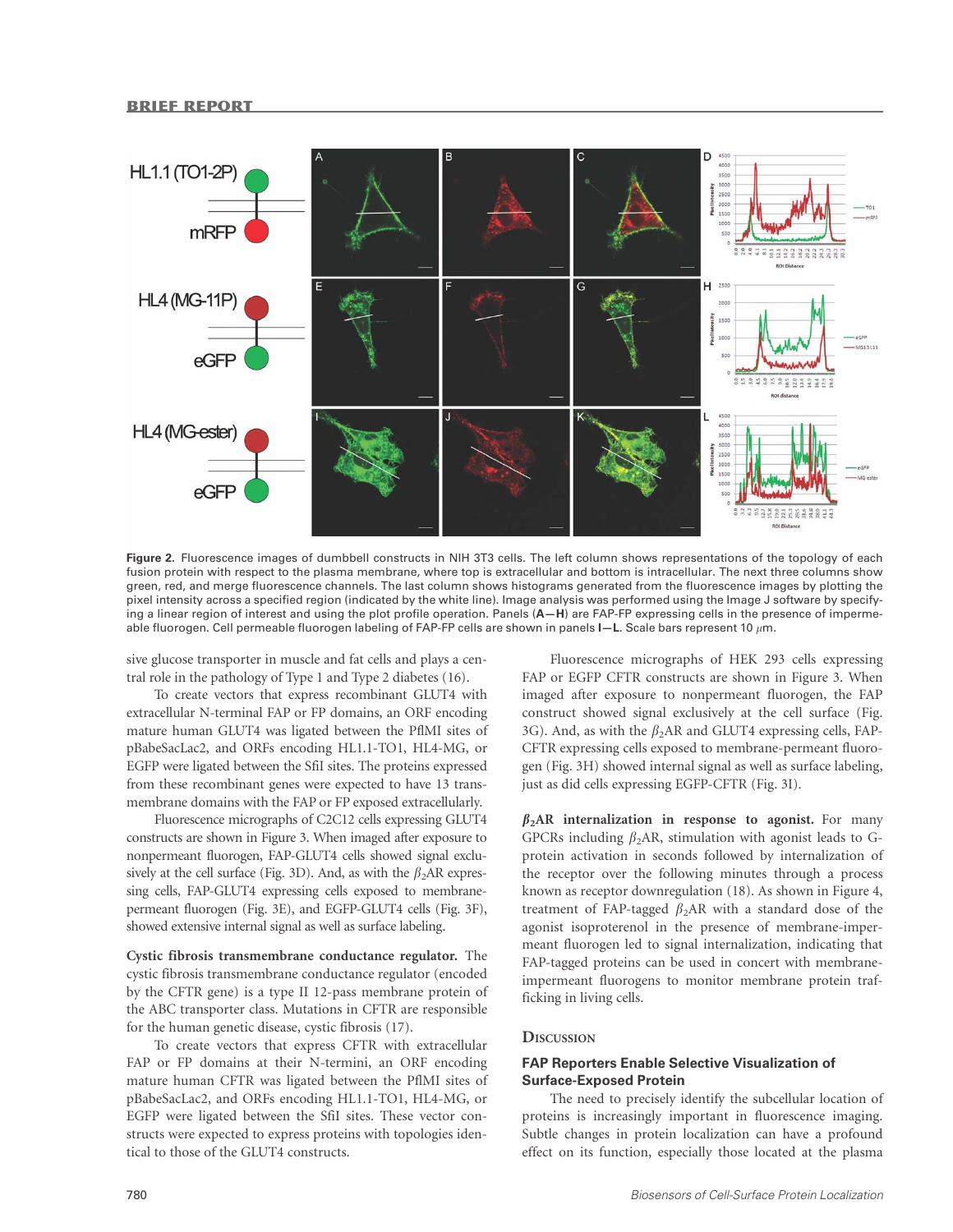

Figure 3. Fluorescence images of HL4-MG and EGFP fusions to transmembrane proteins. Left column shows representations of fusion protein topology in the plasma membrane, where top is extracellular and bottom is intracellular. (A-C) NIH 3T3 cells expressing human  $\beta_2$ AR with FAP or EGFP fused to the N-terminus. (D–F) C2C12 cells expressing human GLUT4 with extracellular FAP or EGFP, plus new transmembrane domain, fused to the N-terminus. (G-I) HEK 293 cells expressing CFTR with FAP or EGFP, plus new transmembrane domain, fused to the N-terminus. (A, D, G) Cells are imaged in the presence of impermeable fluorogen, MG-11P. (B, E, H) Membrane permeant fluorogen, MG-ester, labels intracellular fusion proteins. Scale bars represent 10 $\mu$ m.

membrane. Small changes in protein trafficking like insertion into the plasma membrane may induce widespread changes on the cell such as transporting ions or glucose across the cell or propagating signals in response to extracellular stimuli. Traditional fluorescence imaging methods are unable to resolve proteins that are at the cell surface. GFP-tagged proteins provide a well-established approach for tracking the movements of specific proteins, including membrane proteins in living cells by light microscopy (11,19,20). However, because GFPtagged proteins exhibit fluorescence regardless of cellular location, this approach is limited in its ability to distinguish surface-localized protein from internal protein. Indeed, even the most sensitive generally available light microscopic method, total internal reflection (TIRF) microscopy, cannot distinguish protein molecules that are in the plasma membrane from those that are nearby—e.g., in vesicles within  $\sim$ 100 nm of the surface (21). This limitation has inspired the creation of alternative methods to facilitate protein localization. Chemical labeling of genetically encoded tags with small-molecules allows for spatial and temporal control over protein visualization with the ability

#### HL1.1-TO1 (TO1-2P) HL1.1-TO1 (TO1-2P) - isoproterenol + isoproterenol



Figure 4. Internalization of FAP-tagged  $\beta_2$ AR in response to agonist treatment. A: Cells expressing HL1.1-  $\beta_2$ AR were incubated in membrane impermeant fluorogen (100 nM TO1-2P) for 40 min and imaged by confocal microscopy. B: Cells expressing HL1.1-  $\beta_2$ AR were incubated in membrane impermeant fluorogen (100 nM TO1-2P) plus 10  $\mu$ M isoproterenol for 40 min and imaged by confocal microscopy. Scale bars represent 10  $\mu$ m.